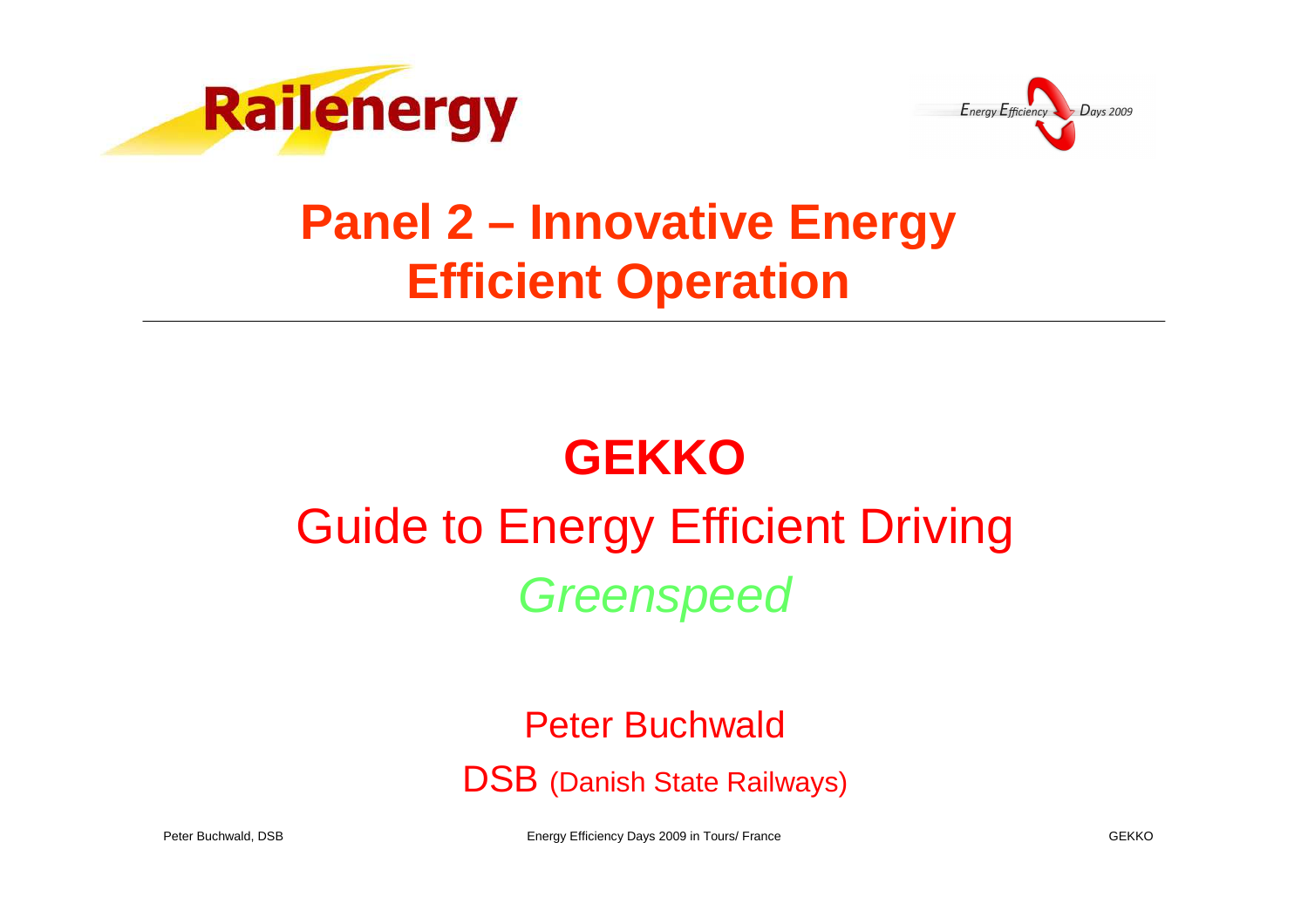



### Scope & Objectives

Gekko contributes to a better environment by continuously delivering the most efficient way of driving.

Gekko makes the drivers working day more manageable.

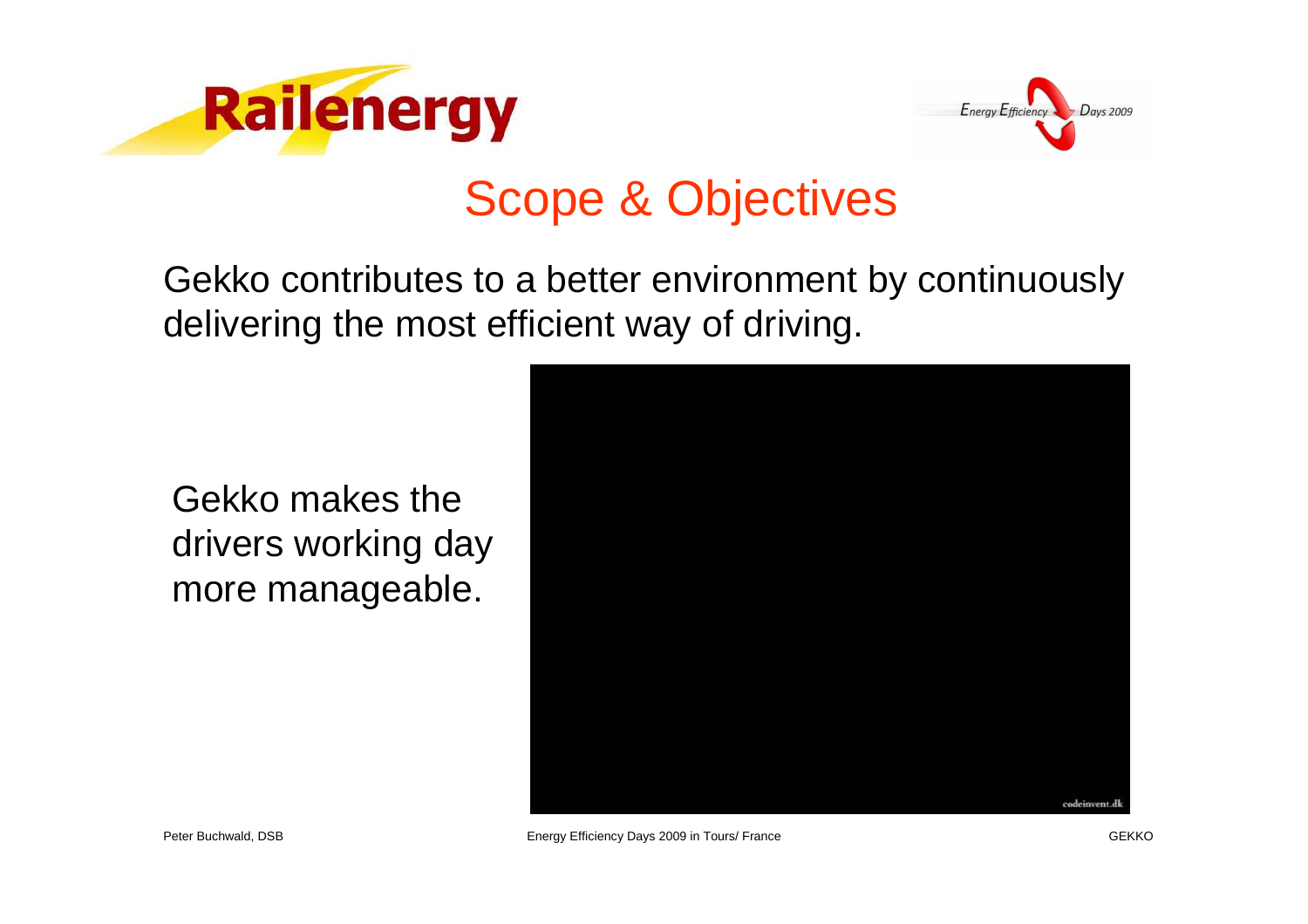



#### Activities performed & Status

## **DATA REQUIREMENTS:**

#### $\bigcap$ **Infrastructure**

 $\circ$ **Track location, Altitude or gradient, Stations )**

#### $\bigcap$ **Timetable**

 $\circ$ **All stations and passagepoints, Arrival/Departure, Expected Track**

#### $\circ$ **Speed Limits**

 $\circ$ **Permanent limits, Temporary limits**





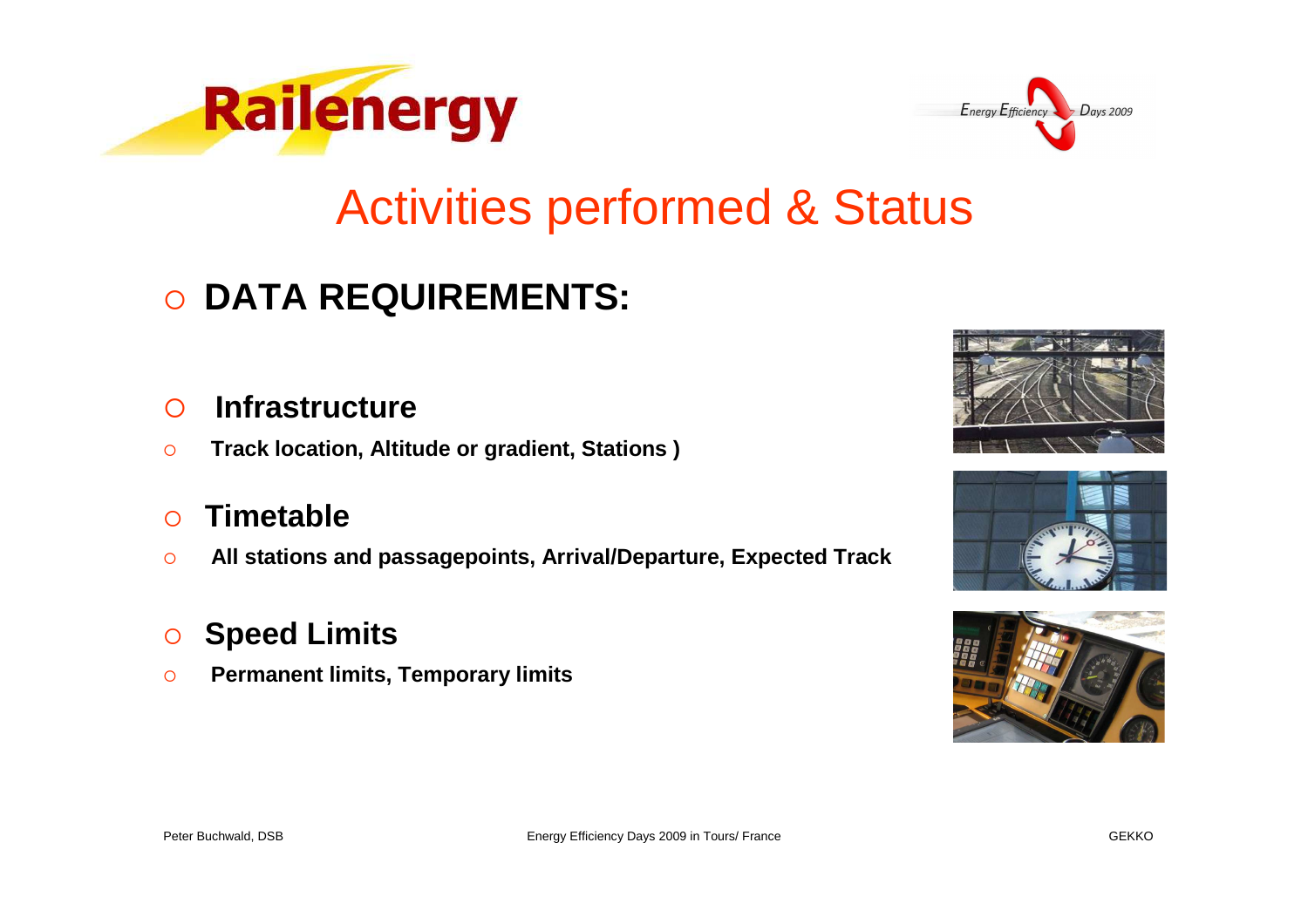



### Data Requirement (continued)

- $\Omega$ <sup>T</sup>**rain Characteristics**
- $\circ$  **Length and weight, Maximum Speed, Resistances, Acceleration/braking**



- $\Omega$ **Position**
- $\circ$ **GPS receiver, Tachometer, ERTMS**
- $\circ$ **Track Usage**
- $\circ$ **Updated Track usage, Transmitted real-time**



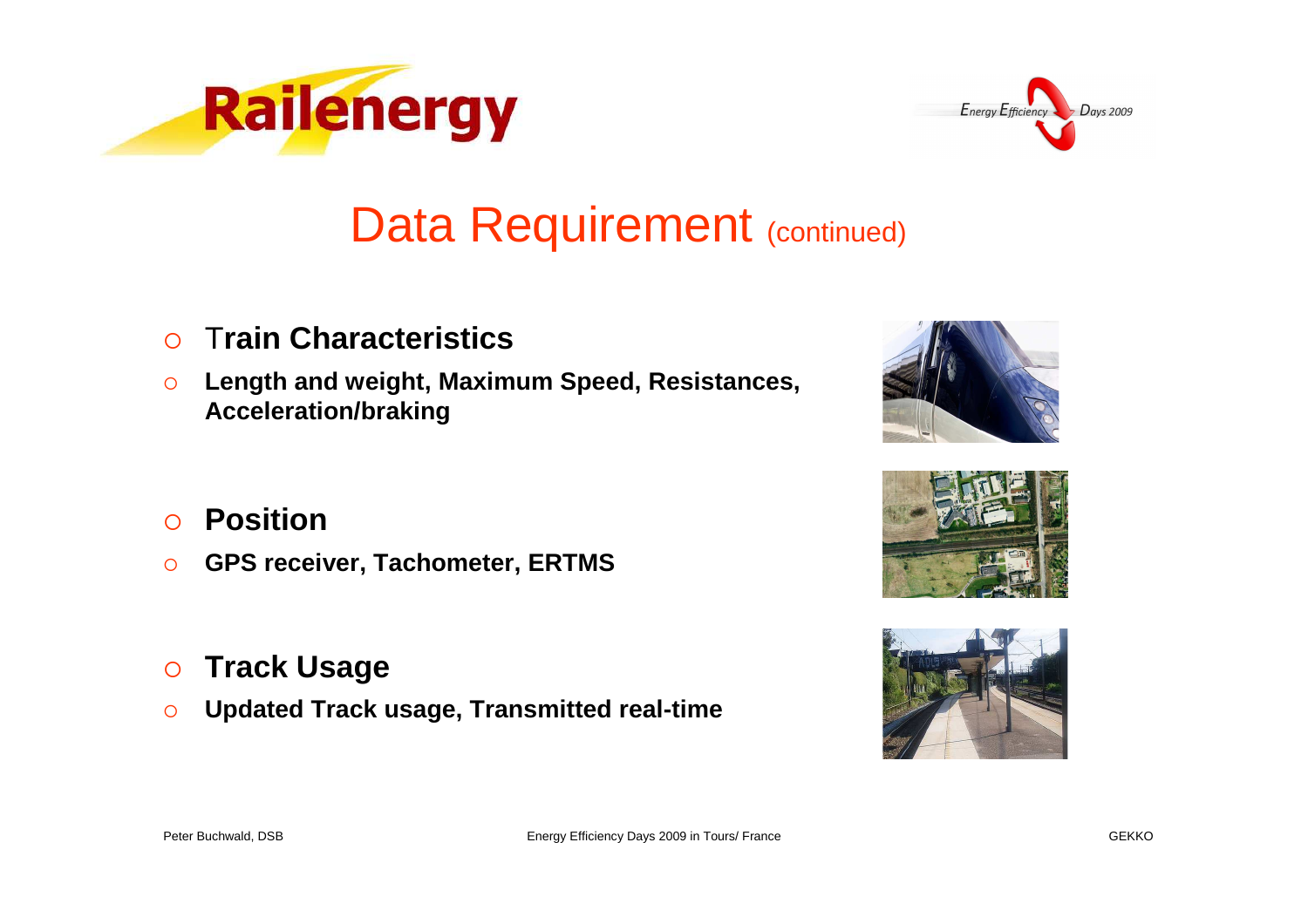



## **Punctuality**

 $\overline{O}$  GEKKO's first priority is to keep the timetable. If the train is delayed GEKKO will guide the driver to run on schedule, of course by energy efficient means. The train will always arrive on time, when possible, with minimal energy consumption.



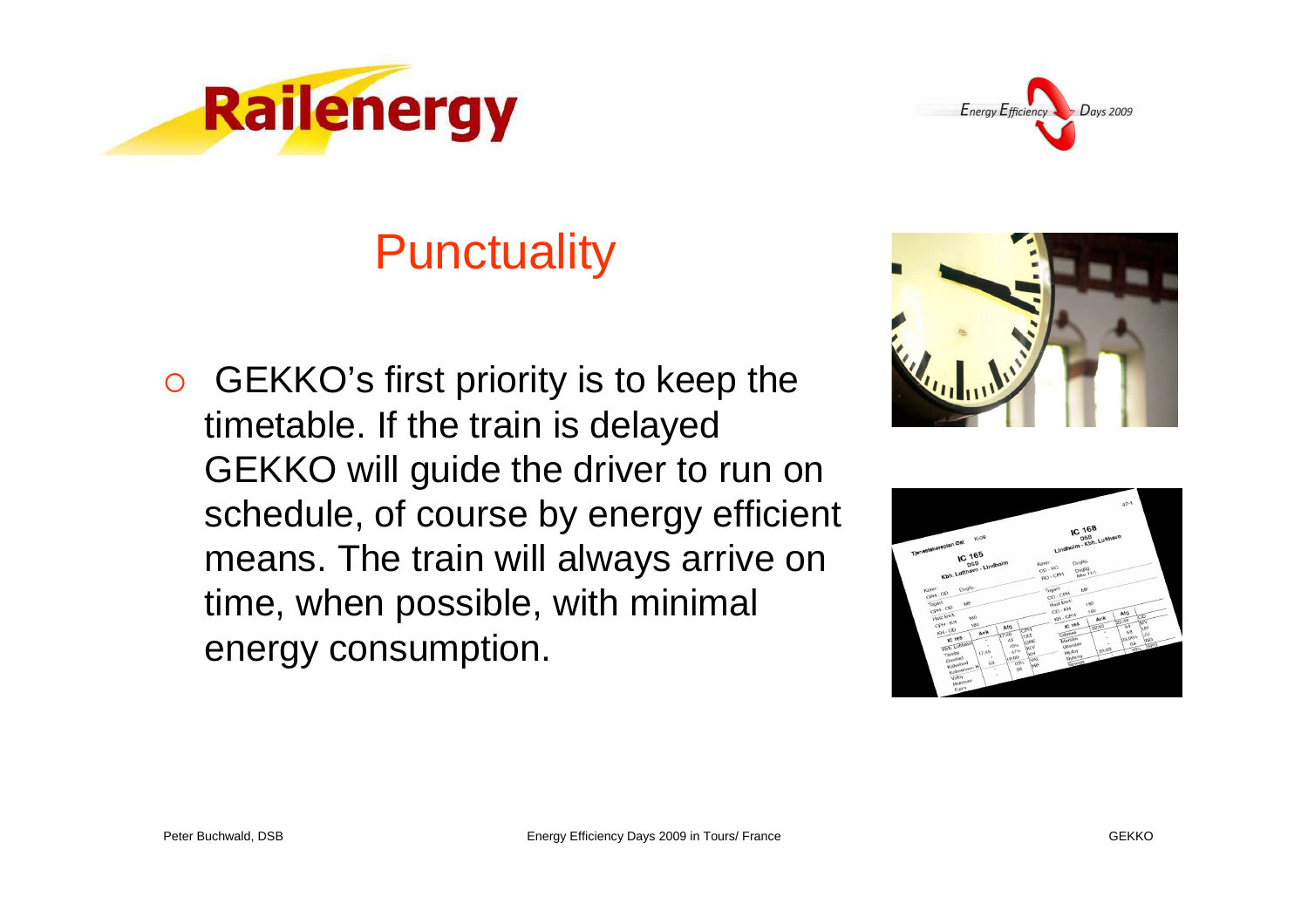



# **Safety**

 GEKKO handles all information required to do the mathematical calculations necessary to arrive on time, such as position, timetable and speed limitations. This means that the driver can be more focused on safety related aspects.

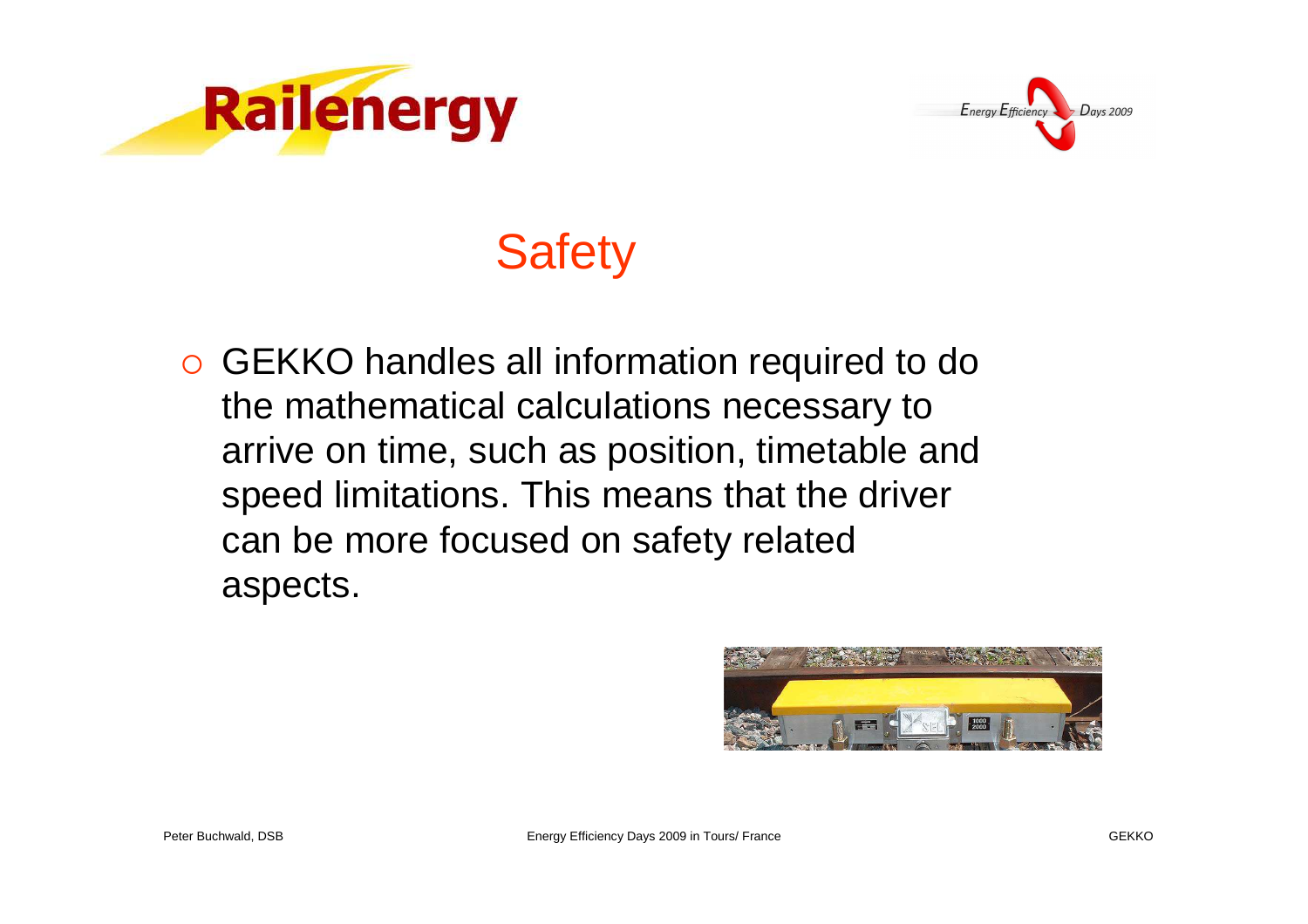



## **Energy Savings**

o The most efficient way of driving is continuously calculated according to the current situation and presented to the driver as a speed recommendation. The driving strategy is customized to the individual operator based on current driving style, types of rolling stock and topography to achieve the highestlevel of energy savings

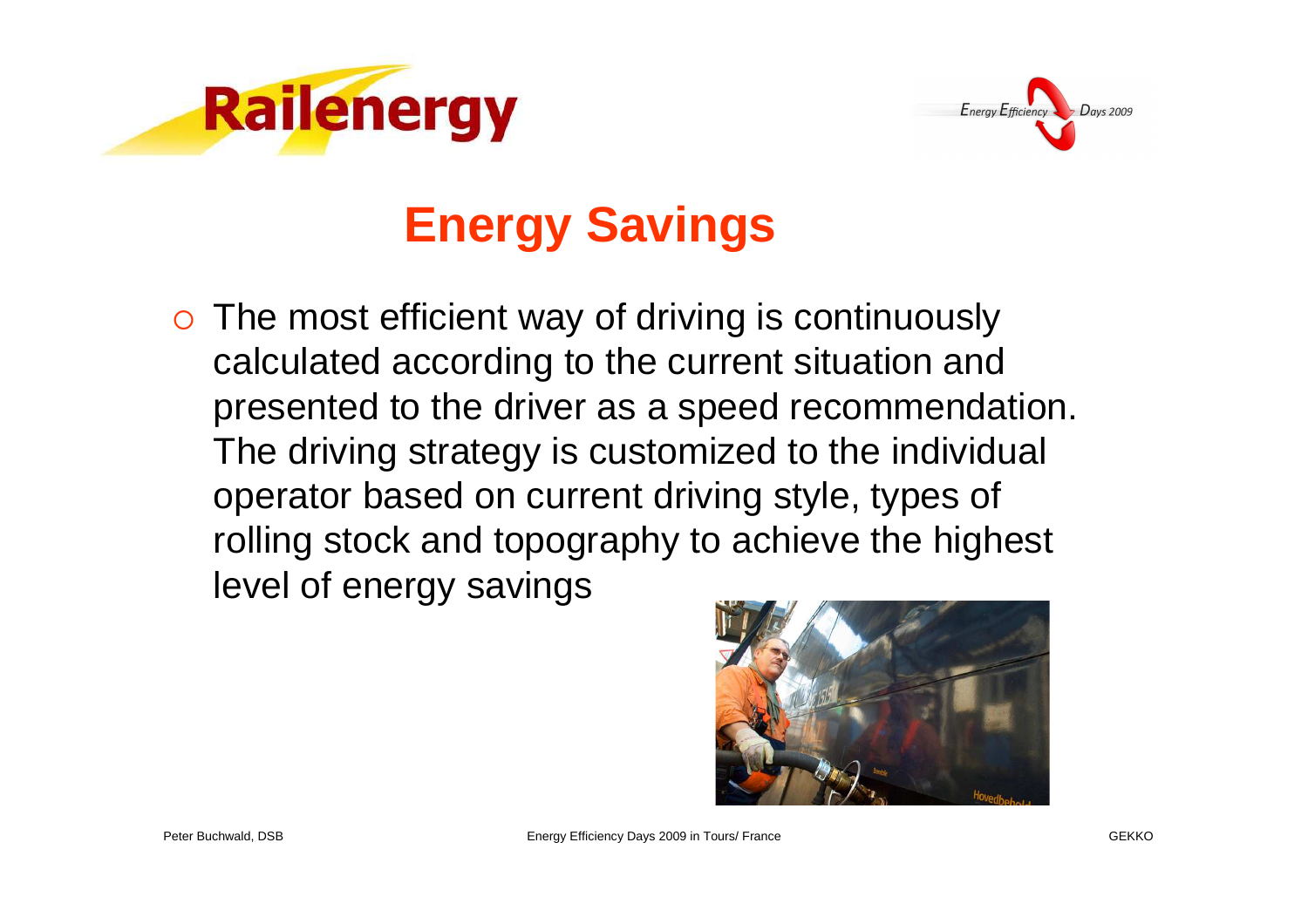



### **3 Levels**..

#### **Portable**

- $\circ$  The system is limited to only the GEKKO unit and it has no connections to other systems. The system is 100% standalone, very easy to implement and requires no additional hardware. The data is manually delivered to the GEKKO unit as a simple file containing all relevant information
- $\circ$  Tablet PC, PDA or similar, Positioning by integrated GPS receiver Manual entering of rolling stock specifications

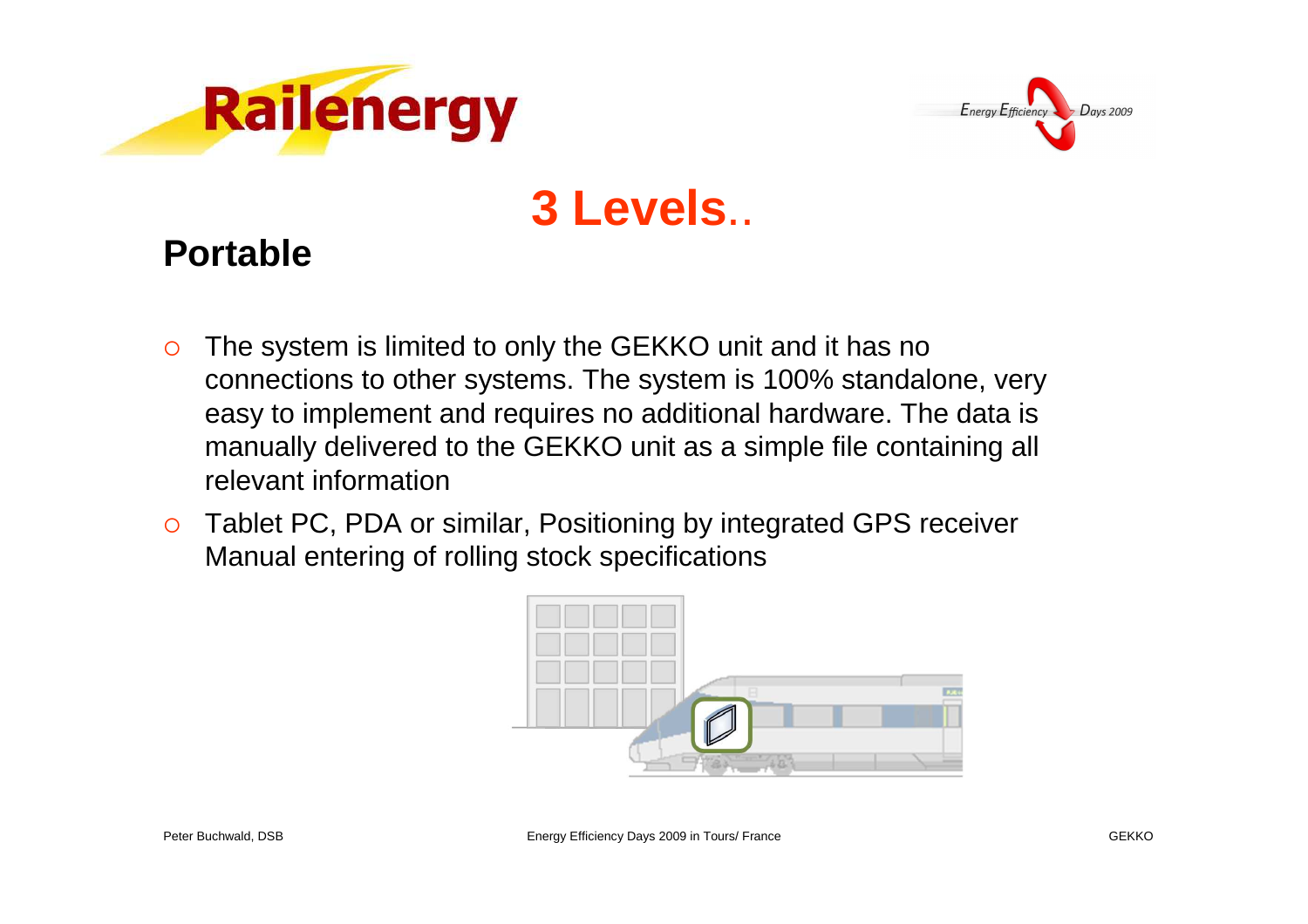



#### **3 Levels**..

#### **Dynamic**

- O The data is delivered over the air on request from the GEKKO unit. The server is connected to data source systems on land to provide easy and centrally managed data maintenance. Updates to data (e.g. timetable) can be automatically transmitted to the train to instantly reflect the changes
- $\Omega$  Tablet PC, PDA, PC with touch screen or similar, Land-side server with integration to data sources. Positioning by integrated GPS receiver Communication via integrated modem (GPRS/3G)Manual entering/confirmation of rolling stock

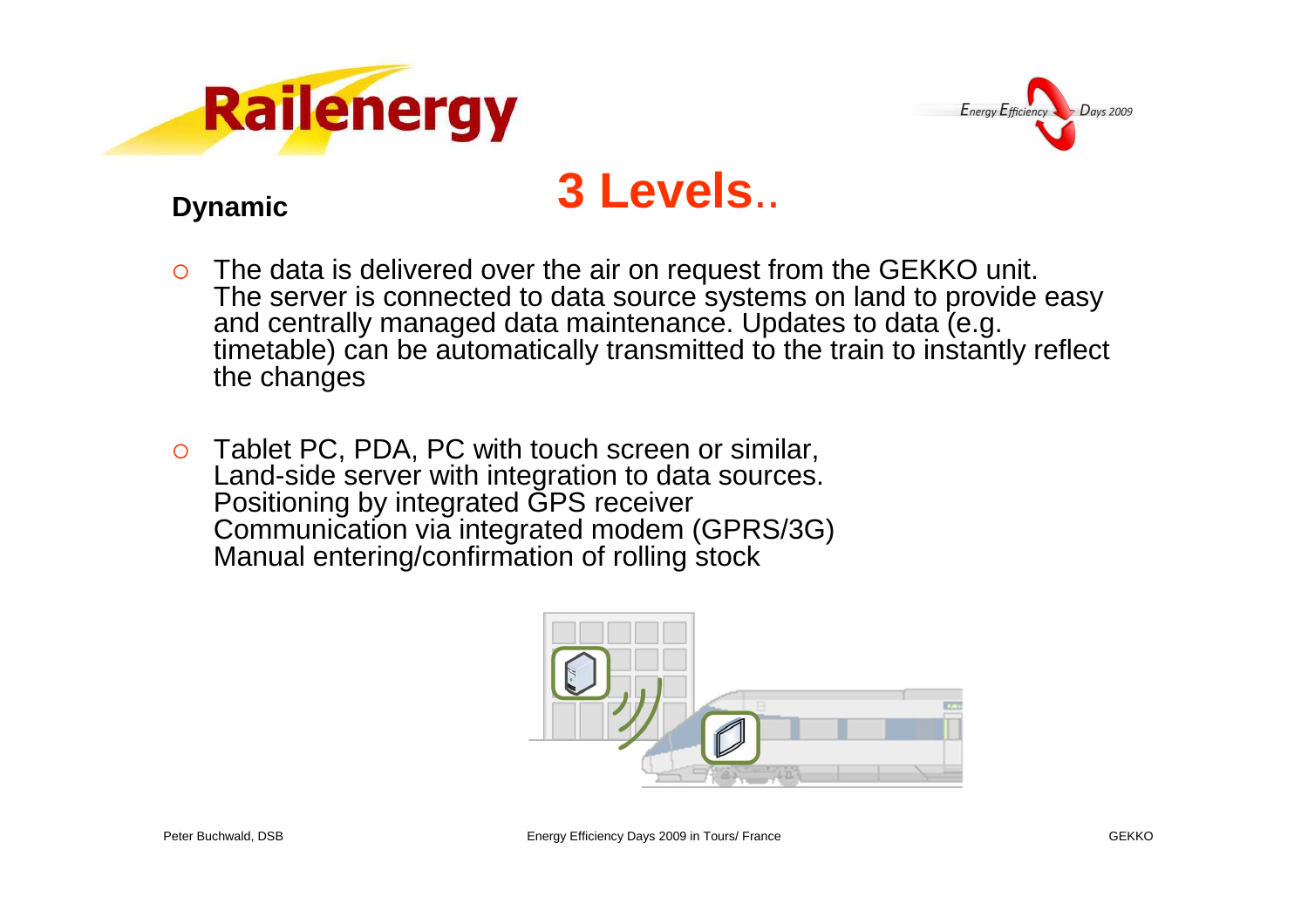



#### **Intelligent**

#### **3 Levels**..

 $\circ$  The GEKKO unit is connected to existing systems on the train, which provide information about real-time data such as position, current track and signals as well as detailed information about train characteristics and actual status.

 A data delivery system connected to an integrated network provides access to real-time data and a communication channel.

O Build in PC with touch screen or similar. Land-side server with integration to data sources. Integrated data delivery system connected to existing systems, GPS receiver and modem (3G/GPRS/GSM-R/WLAN) Positioning by shared GPS receiver and tachometer and/or ERTMS balises

Can be integrated with ERTMS/ETCS

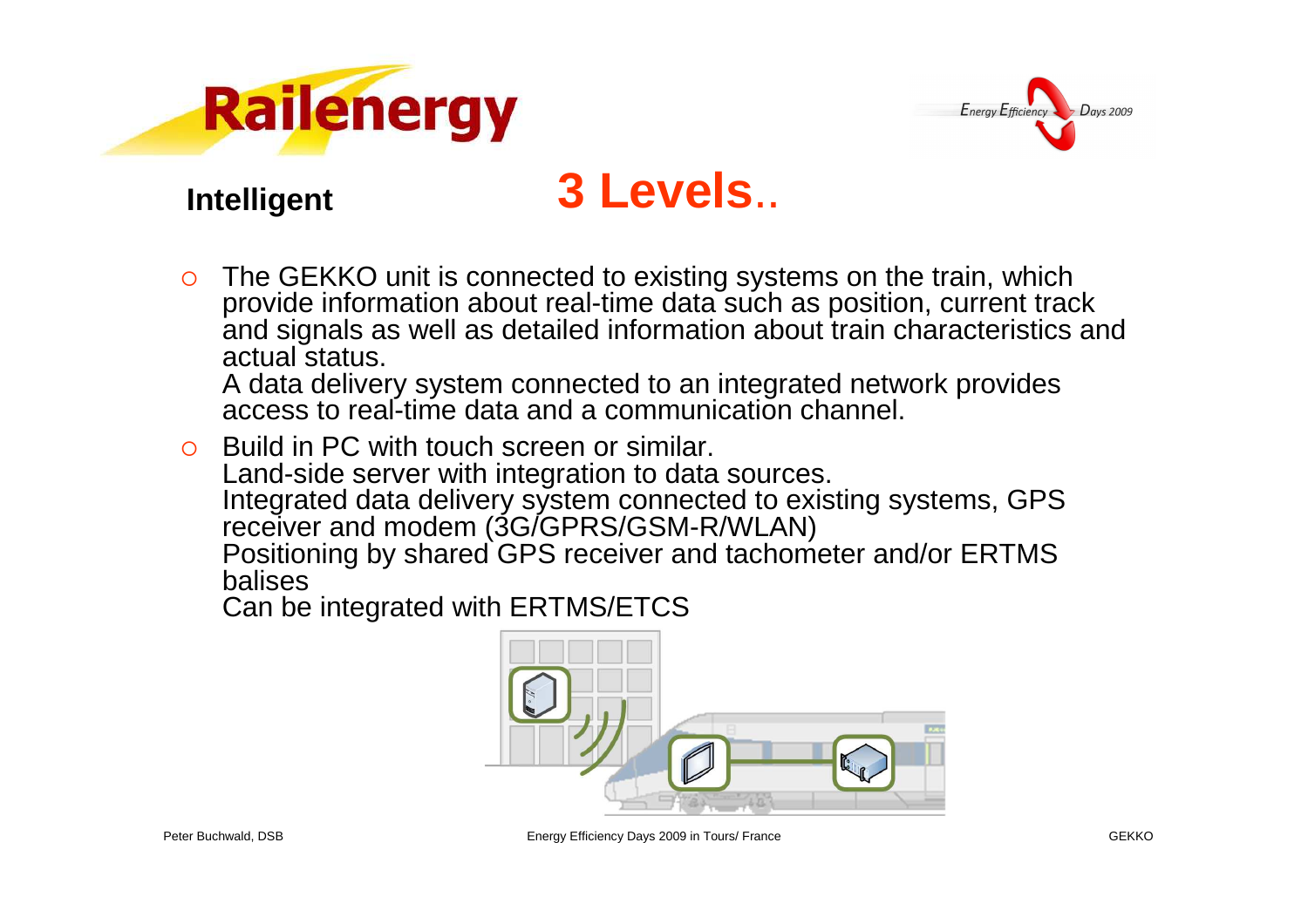



#### Results achieved and implementation

#### $\bigcirc$ **Saving 15 % on Traction Energy**

- o A detailed report has been produced in DSB to determine the potential energy savings by introducing GEKKO in Denmark.
- By conducting a series of tests and analyzing the results, the report states that DSB will save up to 15% on the traction energy while improving punctuality. Based on these results DSB has decided to implement the system (level 3) in all rolling stock by 2011.
- $\circ$  The efficiency of the speed algorithm is essential to a valuable result. Therefore the algorithm is continuously monitored and improved. The potential savings depend very much on the chosen driving strategy and surroundings.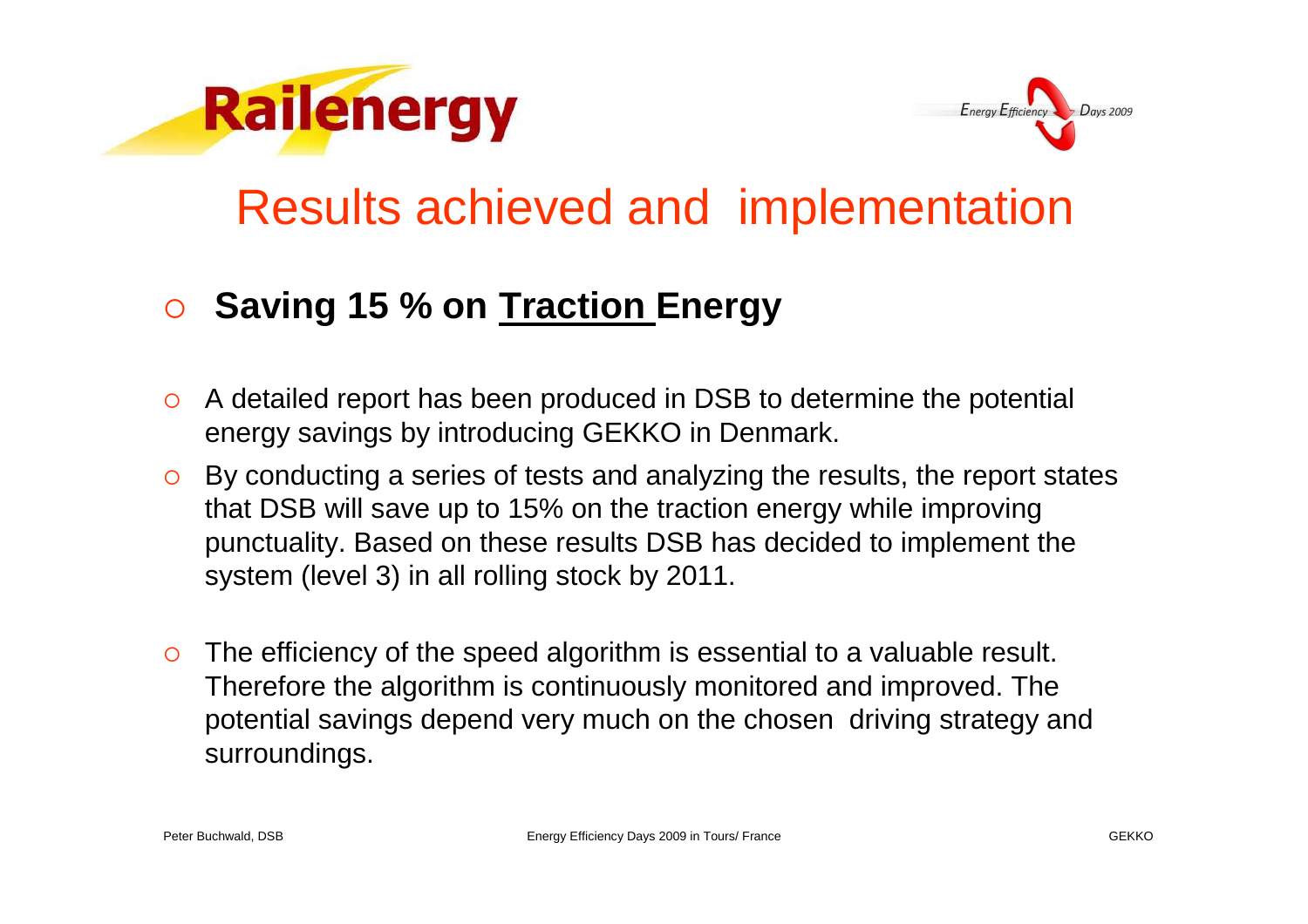



#### Implementiation



- О The left-hand side shows current information such as position, radio channel and track usage. The bar shows a red and green arrow which indicate the actual and recommended speed, it also contains a visual representation of current speed limits.
- $\circ$  The middle section is a graphical view of the track locations. The view scrolls according to the current position and the visual part depends on the current speed.
- $\circ$  The right-hand side shows information about future events. In the top is a description of the next station showing arrival/departure time and track usage as well as an indication of the expected arrival time in case the train is delayed. The bottom shows relevant changes in near future events such as speed limits and passage points.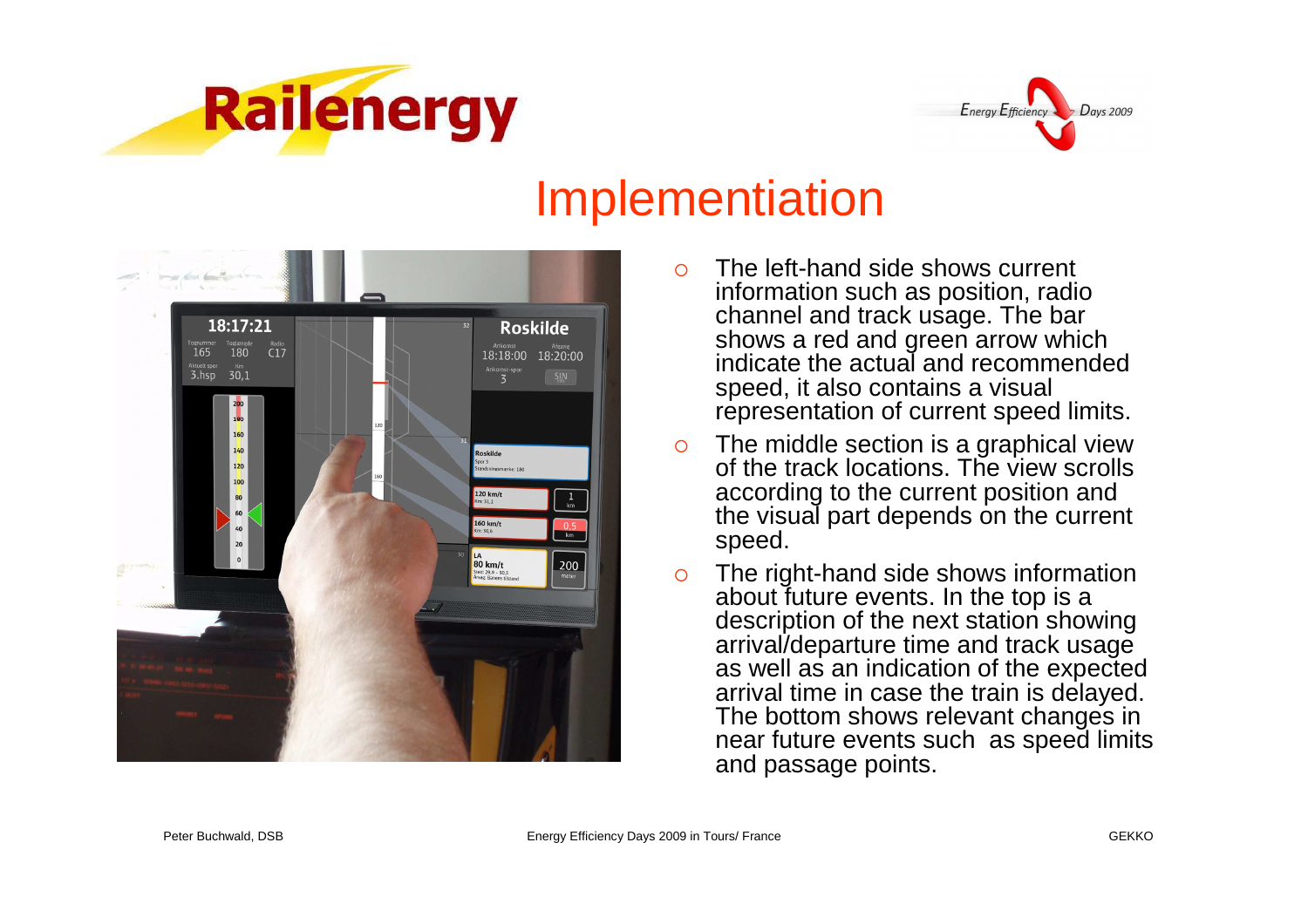



#### Next Steps & Outlook

- • The user interface is developed in close cooperation with the drivers to ensure ownership and guarantee wide acceptance.
- $\bullet$  Tools for analysing and maintaining data are also continuously developed as demands and requests arise.
- • GEKKO receives rescheduled timetables and adjusts the recommendations to reflect the changes. The decision for rescheduling will be made by the traffic manager using a decision support tool to optimize floating traffic.